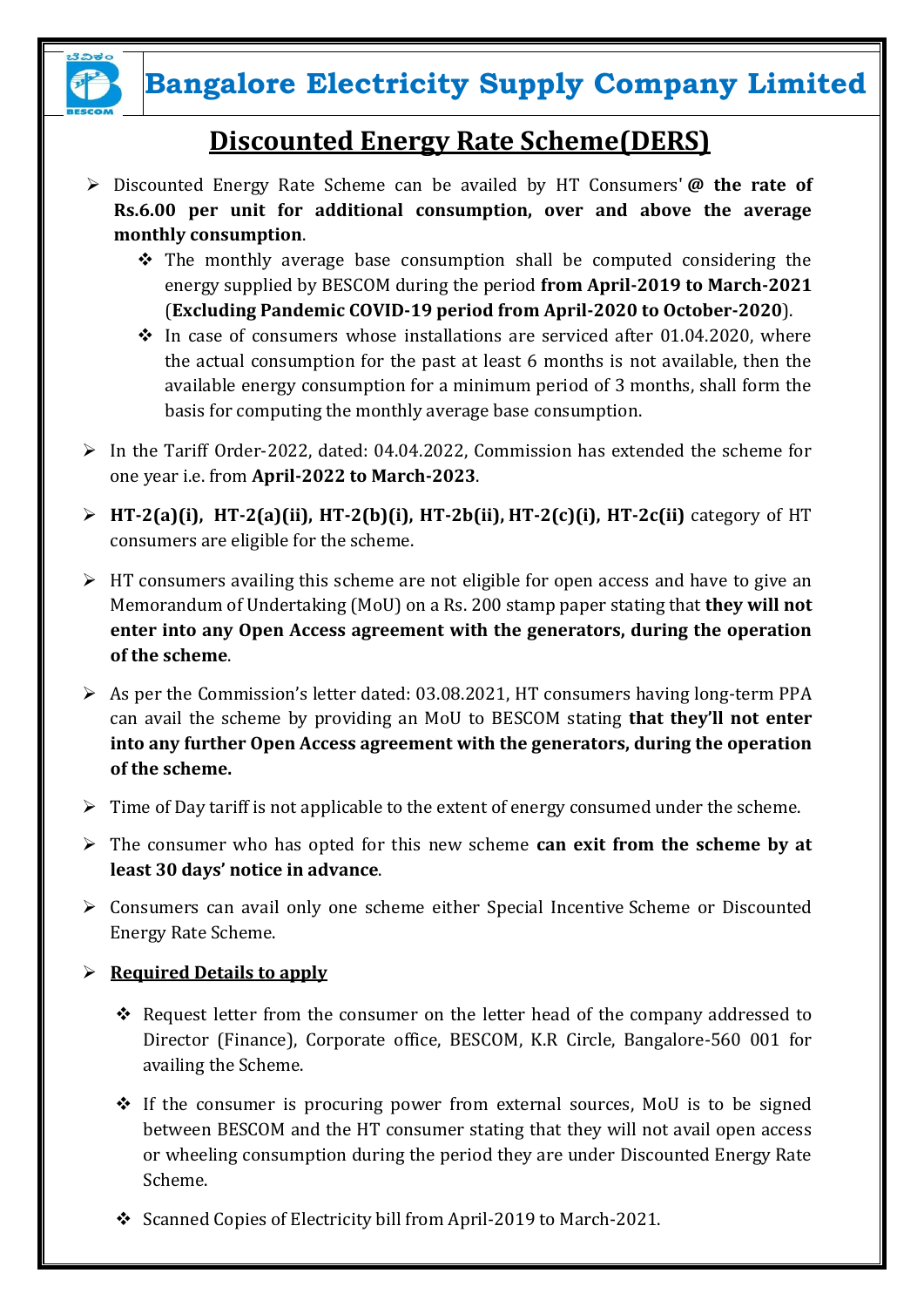

**Bangalore Electricity Supply Company Limited**

### **Special Incentive Scheme (SIS)**

- Special Incentive Scheme can be availed by the **HT categories of consumers**.
- $\triangleright$  Excess energy consumed by the eligible consumers, over and above the average base consumption as arrived at **during the non-peak period between 10.00 Hours and 18.00 Hours**, shall be allowed a **discount of Rs.1.00/- per unit in the bill**.
	- $\hat{P}$  The monthly average base consumption shall be computed considering the energy supplied by BESCOM **during the normal hours i.e. 10.00 to 18.00 hrs of April 2017 to March 2018** irrespective of the date of request by the consumer for opting for the Scheme.
	- $\hat{\mathbf{v}}$  The base consumption is not applicable for this additional incentive for the consumption during 22.00 Hours to 06.00 Hours.
- Further, the eligible consumers should be allowed an **incentive of Rs.2.00 per unit in the bill for the energy consumed during the period between 22.00 Hours and 06.00 Hours** as against the normal ToD rebate of Re.1.00 per unit.
- $\triangleright$  In the Tariff Order-2022, dated: 04.04.2022, Commission has extended the scheme for one year i.e. from **April-2022 to March-2023**.
- The scheme is applicable to all **HT-1, HT-2(a), HT-2(b) and HT-2(c) including subcategories in these tariff schedules** and provided with ToD meters in the State, at their options.
- $\triangleright$  The Special Incentive Scheme benefit is also extended to Open Access consumers who consume energy from BESCOM by limiting the benefit to the energy drawn from BESCOM only.
- $\triangleright$  This incentive scheme will not be applicable to the consumers who opt for Discounted/Reduced tariff of Rs.6/unit.

Please email to **[dgmra.htschemes@gmail.com](mailto:dgmra.htschemes@gmail.com)** for more details.